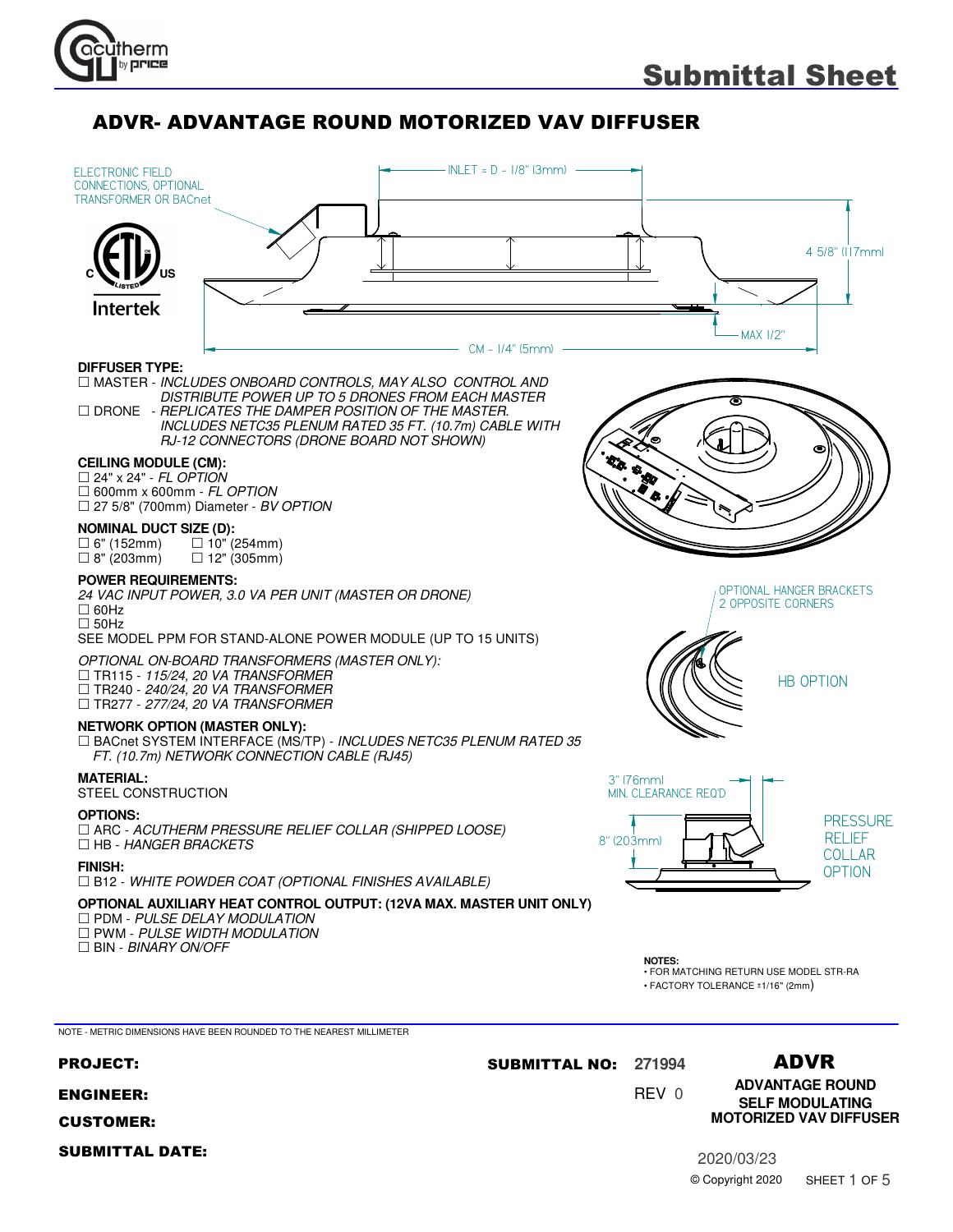

SETPOINT ADJUSTMENT OPTIONS (MASTER ONLY):



NOTE - METRIC DIMENSIONS HAVE BEEN ROUNDED TO THE NEAREST MILLIMETER

| <b>PROJECT:</b>        | <b>SUBMITTAL NO:</b> | 271994 |                  | <b>ADVR</b>                                      |
|------------------------|----------------------|--------|------------------|--------------------------------------------------|
| <b>ENGINEER:</b>       |                      | REV 0  |                  | <b>ADVANTAGE ROUND</b><br><b>SELF MODULATING</b> |
| <b>CUSTOMER:</b>       |                      |        |                  | <b>MOTORIZED VAV DIFFUSER</b>                    |
| <b>SUBMITTAL DATE:</b> |                      |        | 2020/03/23       |                                                  |
|                        |                      |        | © Copyright 2020 | SHEET 2 OF 5                                     |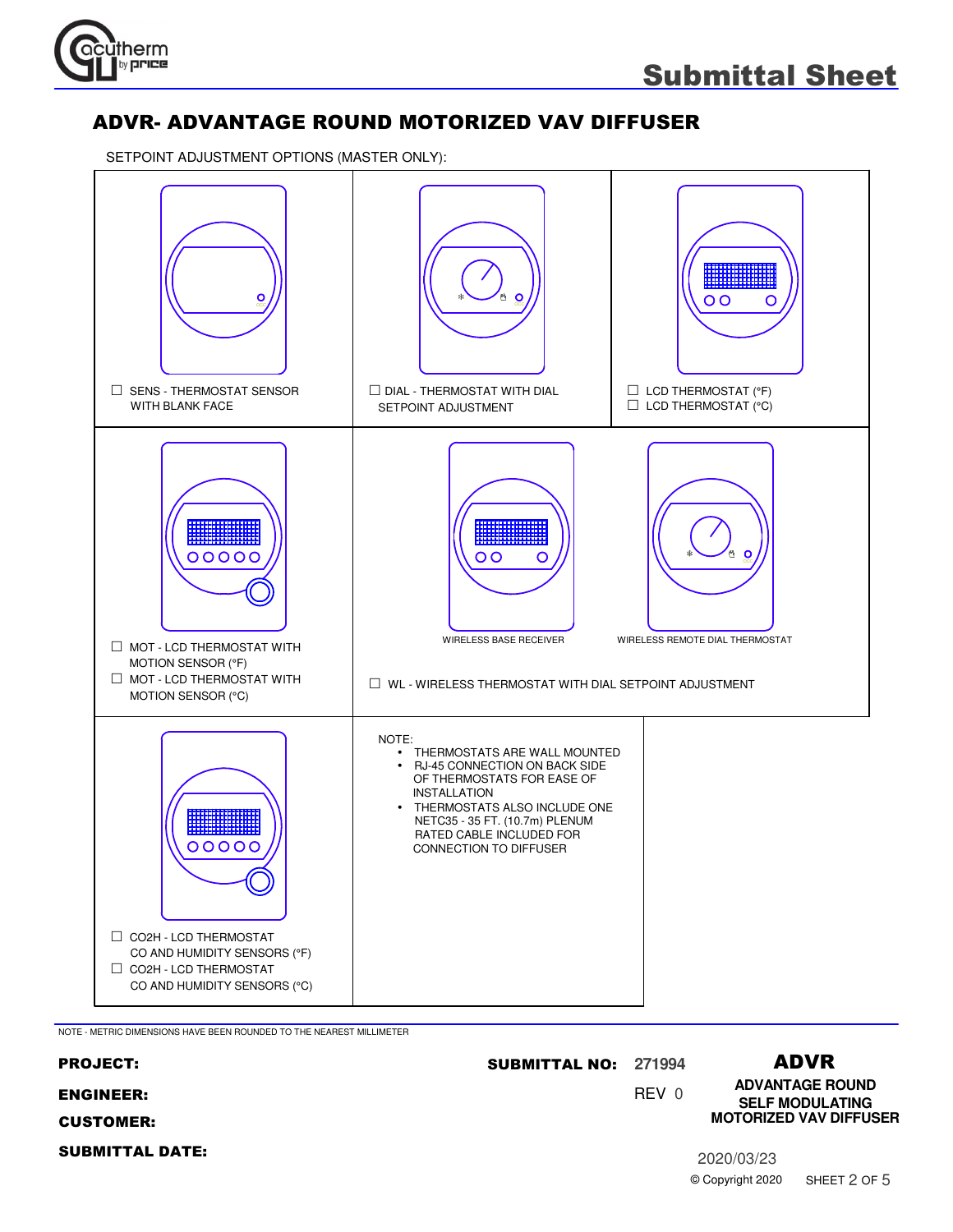

© Copyright 2020

SHEET 3 OF 5

#### ADVR- ADVANTAGE ROUND MOTORIZED VAV DIFFUSER



NOTE - METRIC DIMENSIONS HAVE BEEN ROUNDED TO THE NEAREST MILLIMETER

0 REV ADVR **ADVANTAGE ROUND** PROJECT: **271994** SUBMITTAL NO: ENGINEER: CUSTOMER: SUBMITTAL DATE: 2020/03/23 **SELF MODULATING MOTORIZED VAV DIFFUSER**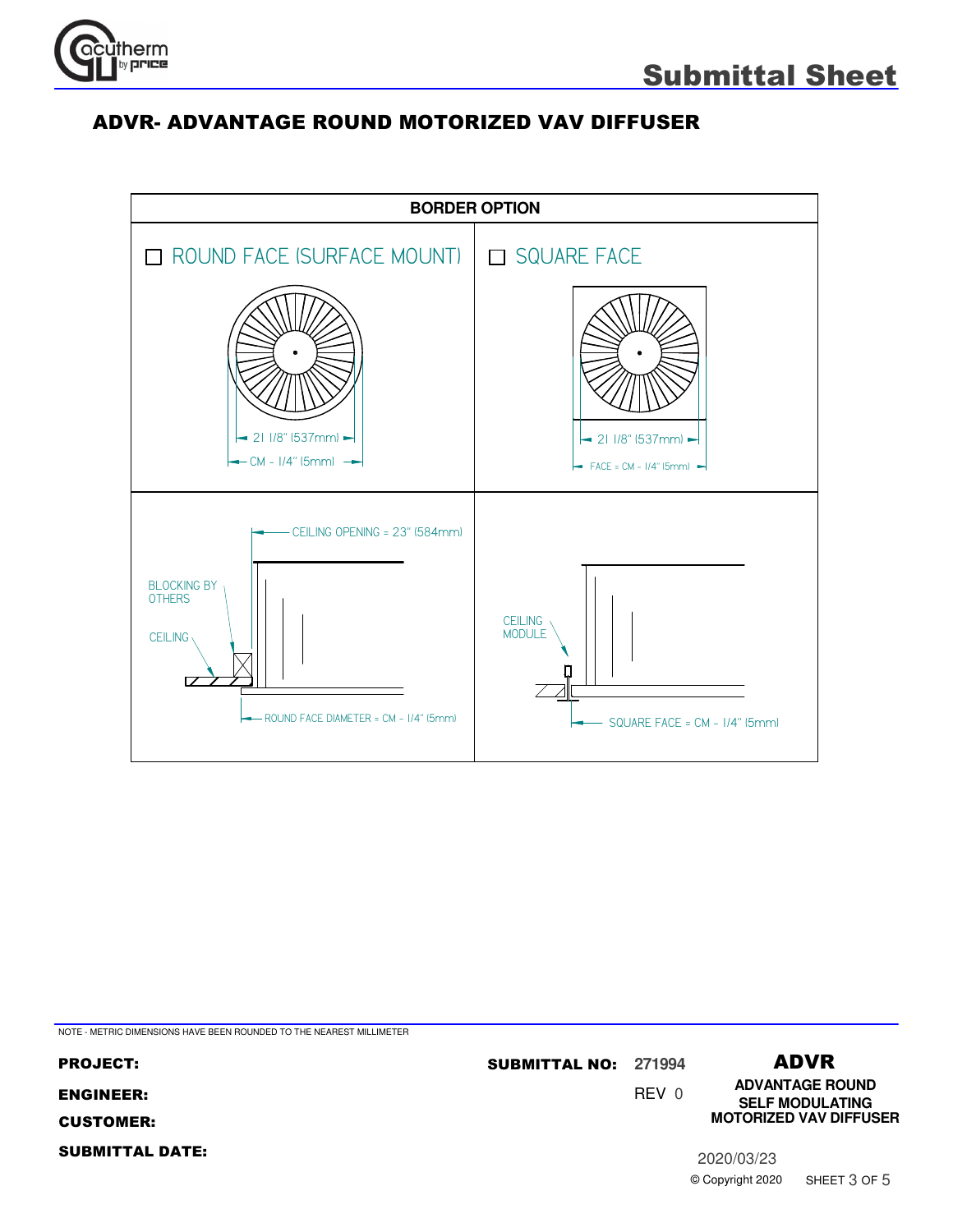

CIRCUIT BOARD CONNECTIONS - MASTER UNITS:



NOTE - METRIC DIMENSIONS HAVE BEEN ROUNDED TO THE NEAREST MILLIMETER

#### 0 REV ADVR **ADVANTAGE ROUND** PROJECT: **271994** SUBMITTAL NO: ENGINEER: CUSTOMER: SUBMITTAL DATE: 2020/03/23 © Copyright 2020 **SELF MODULATING MOTORIZED VAV DIFFUSER** SHEET 4 OF 5